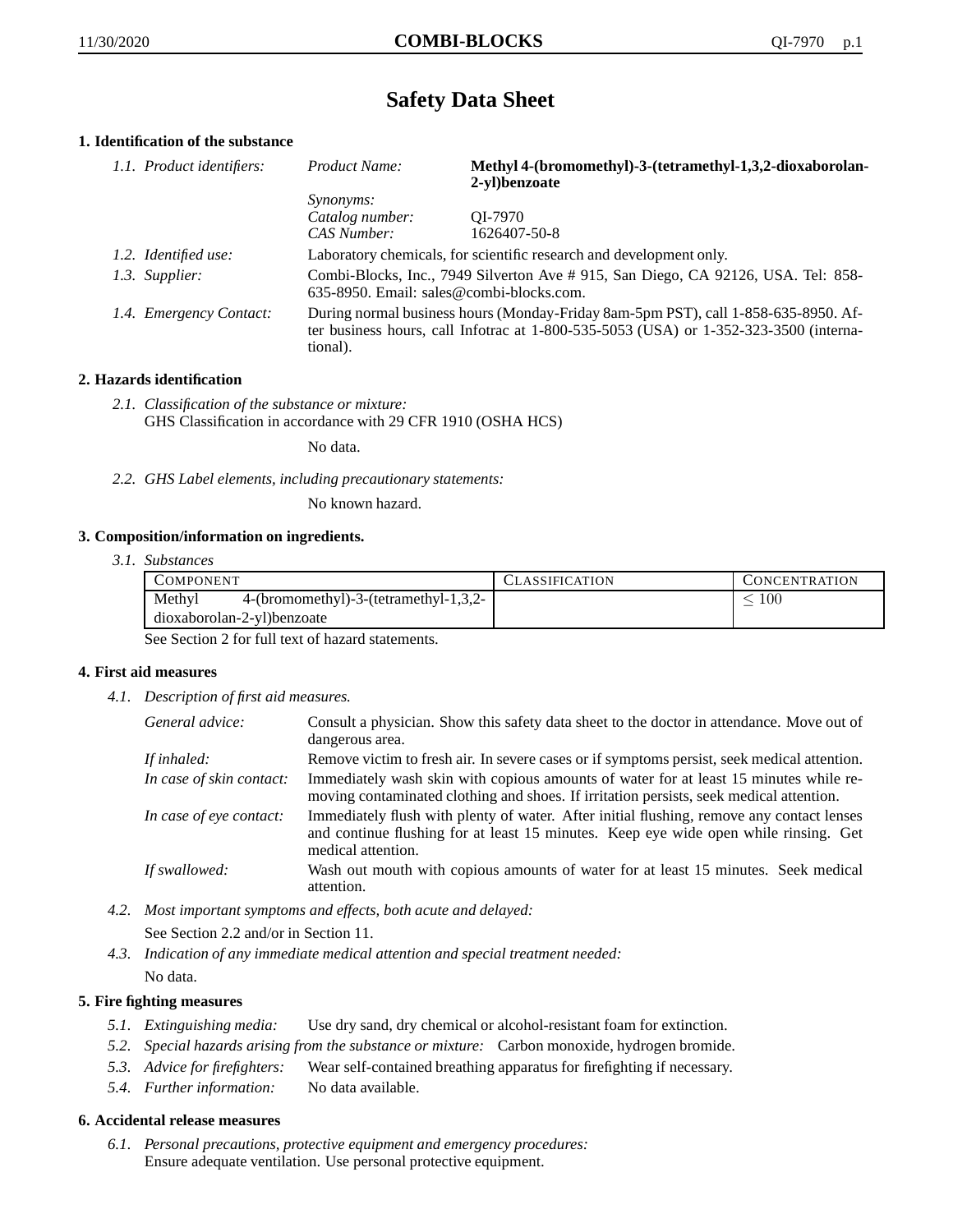- *6.2. Environmental precautions:*
	- Should not be released into the environment. See Section 12 for additional ecological information.
- *6.3. Methods and materials for containment and cleaning up:* Sweep up or vacuum up spillage and collect in suitable container for disposal.
- *6.4. Reference to other sections:* Refer to protective measures listed in Sections 8 and 13.

## **7. Handling and storage**

- *7.1. Precautions for safe handling:* Avoid contact with skin and eyes. Avoid inhalation of vapour or mist. Keep away from sources of ignition - No smoking. Take measures to prevent the build up of electrostatic charge. For precautions see section 2.2.
- *7.2. Conditions for safe storage, including any incompatibilities:* Store refrigerated. Keep container tightly closed in a dry and well-ventilated place. Containers which are opened must be carefully resealed and kept upright to prevent leakage.
- *7.3. Specific end use(s):* Laboratory chemicals, for scientific research and development only.

## **8. Exposure Controls / Personal protection**

*8.1. Control parameters:*

*Components with workplace control parameters:* Contains no substances with occupational exposure limit values. *8.2. Exposure controls:*

*Appropriate engineering controls:* Ensure that eyewash stations and safety showers are close to the workstation location. Ensure adequate ventilation, especially in confined areas.

*Personal protective equipment:*

| Eye/face protection:    | Wear appropriate protective eyeglasses or chemical safety goggles as described by OSHA's<br>eye and face protection regulations in 29 CFR 1910.133 or European Standard EN166.                                                                                                                                         |
|-------------------------|------------------------------------------------------------------------------------------------------------------------------------------------------------------------------------------------------------------------------------------------------------------------------------------------------------------------|
| Skin protection:        | Handle with gloves. Gloves must be inspected prior to use. Use proper glove removal<br>technique (without touching glove's outer surface) to avoid skin contact with this product.<br>Dispose of contaminated gloves after use in accordance with applicable laws and good<br>laboratory practices. Wash and dry hands |
| <b>Body Protection:</b> | Complete suit protecting against chemicals, Flame retardant antistatic protective clothing.,<br>The type of protective equipment must be selected according to the concentration and<br>amount of the dangerous substance at the specific workplace.                                                                   |
| Respiratory protection: |                                                                                                                                                                                                                                                                                                                        |

Control of environmental exposure: Prevent further leakage or spillage if safe to do so. Do not let product enter drains.

#### **9. Physical and chemical properties**

*9.1. Information on basic physical and chemical properties*

| (a)      | Appearance:                                   | No data  |
|----------|-----------------------------------------------|----------|
| (b)      | Odour:                                        | No data  |
| (c)      | Odour Threshold:                              | No data  |
| (d)      | pH:                                           | No data  |
| (e)      | Melting point/freezing point:                 | No date. |
| (f)      | Initial boiling point and boiling range:      | No data  |
| (g)      | Flash point:                                  | No data  |
| (h)      | Evaporatoin rate:                             | No data  |
| (i)      | Flammability (solid, gas):                    | No data  |
| (i)      | Upper/lower flammability or explosive limits: | No data  |
| $\rm(k)$ | Vapour pressure:                              | No data  |
| (1)      | Vapour density:                               | No data  |
| (m)      | Relative density:                             | No data  |
| (n)      | Water solubility:                             | No data  |
| $\circ$  | Partition coefficient: n-octanol/water:       | No data  |
| (p)      | Auto-ignition:                                | No data  |
| (q)      | Decomposition temperature:                    | No data  |
| (r)      | Viscosity:                                    | No data  |
| (s)      | Explosive properties:                         | No data  |
| (t)      | Oxidizing properties:                         | No data  |